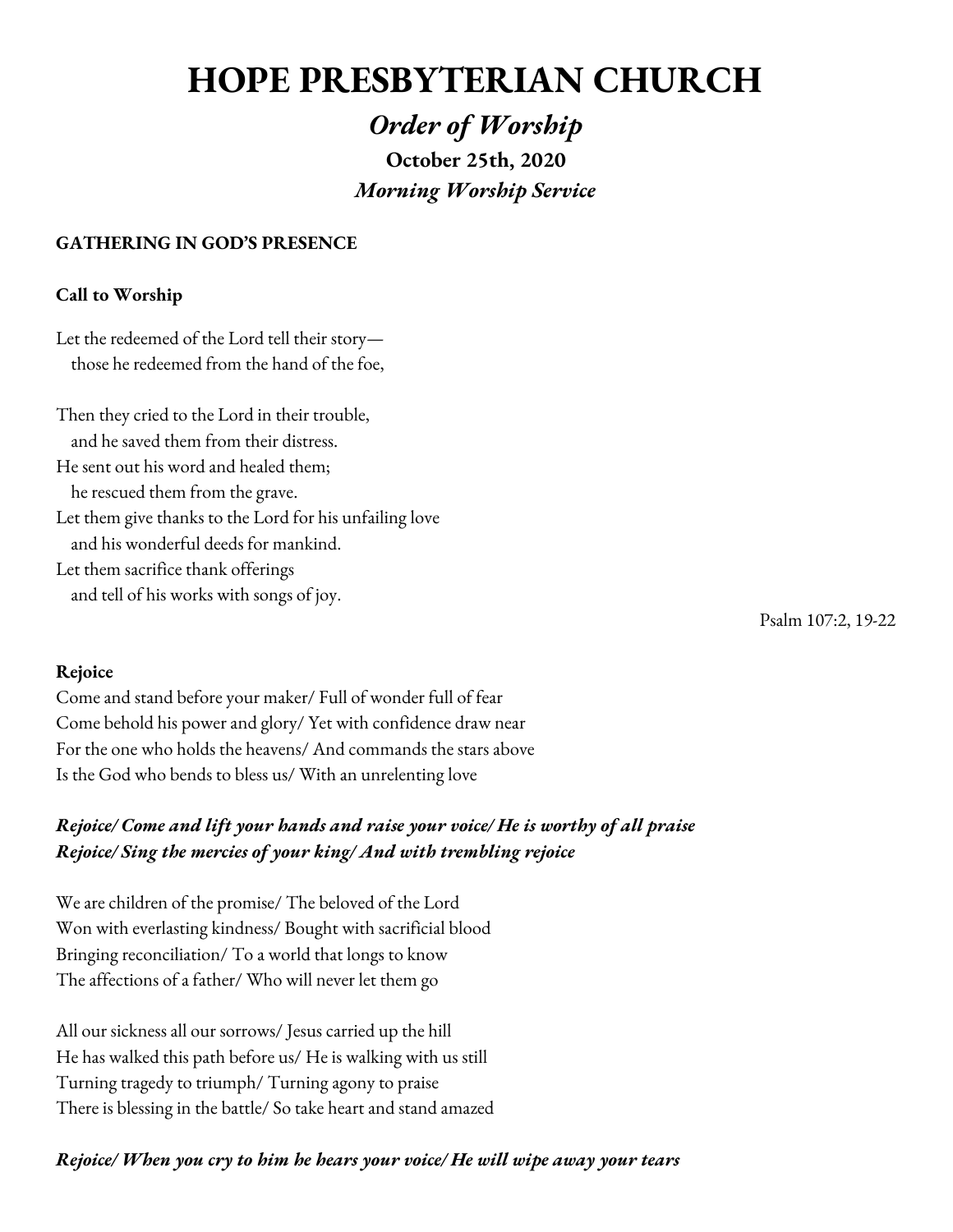# *Rejoice/ In the midst of suffering/ He will help you sing*

by Stuart Townend and Dustin Kensrue © 2013 Modern Hymnal Publishing, Dead Bird Theology, It's All About Jesus Music, We Are Younger We Are Faster Music

# **His Mercy Is More**

What love could remember no wrongs we have done/ Omniscient all knowing He counts not their sum Thrown into a sea without bottom or shore/ Our sins they are many His mercy is more

# *Praise the Lord His mercy is more/ Stronger than darkness new every morn Our sins they are many His mercy is more*

What patience would wait as we constantly roam/ What Father so tender is calling us home He welcomes the weakest the vilest the poor/ Our sins they are many His mercy is more

What riches of kindness He lavished on us/ His blood was the payment His life was the cost We stood 'neath a debt we could never afford/ Our sins they are many His mercy is more

Matt Boswell and Matt Papa © 2016 © Love Your Enemies Publishing and Remaining portion is unaffiliated

# **Call to Confession Ethan Smith**

# **Confession of Sin**

Our good God and Father, We confess that we have placed more weight in our pious words than in our privilege to serve each other in love. We have often found ourselves adding to the noise of this world as we chase our selfish ambitions and our feeble attempts to impress each other. We have not been patient with our family members. We have not been kind to those under our care. We have looked down on others and have not cheerfully submitted to the guidance of our brothers and sisters in the Lord. We have not forgiven as you have forgiven us. We have been slow to protect, reluctant to trust, passive in building hope, and have easily given up on those you have placed alongside us in the faith. In short, we have failed to love your body and its members as you have commanded. We have avoided this most excellent way.

Please forgive us for Jesus' sake.

based on 1 Corinthians 13:1-7

#### **Silent Confession**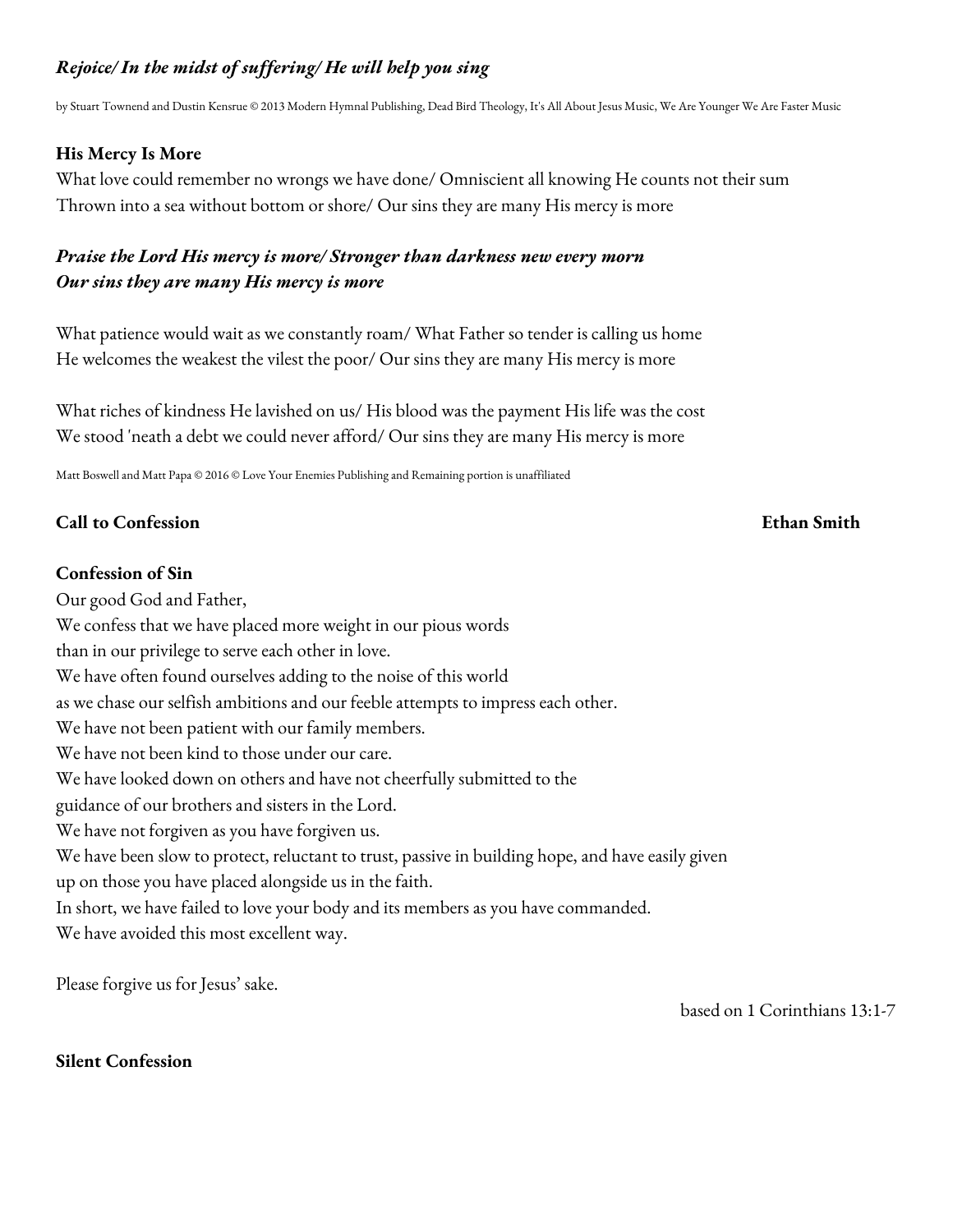### **Assurance of Pardon**

"All we like sheep have gone astray; we have turned - every one - to his own way; and the Lord has laid on him the iniquity of us all . . .Anyone who is in Christ is a new creation. The old life has gone; a new life has begun!" based on Isaiah 53:6 and 2 Corinthians 5:17

#### **How Sweet The Name Of Jesus Sounds**

How sweet the Name of Jesus sounds/ In a believer's ear! It soothes his sorrow, heals his wounds/ And drives away his fear.

It makes the wounded spirit whole/ And calms the troubled breast; 'Tis manna to the hungry soul/ And to the weary, rest.

Dear Name, the rock on which I build/ My shield and hiding place, My never failing treasury, filled/ With boundless stores of grace!

By Thee, my prayers acceptance gain/ Although with sin defiled; Satan accuses me in vain/ And I am owned a child.

Jesus, my Shepherd, Brother, Friend/ My Prophet, Priest, and King, My Lord, my life, my way, my end/ Accept the praise I bring.

Weak is the effort of my heart/ And cold my warmest thought; But when I see Thee as Thou art/ I'll praise Thee as I ought.

by Alexander Robert Reinagle and John Newton © Public Domain

#### **Passing of the Peace of Christ**

**Leader:** May the peace of Christ be with you. *All: And also with you.*

### **Welcome and Prayers of the People Ned Erickson**

#### **Offering**

#### **Doxology**

Praise God from whom all blessings flow/ Praise him all creatures here below Praise him above ye heavenly hosts/ Praise father, son, and holy ghost

**Life Together David Speakman**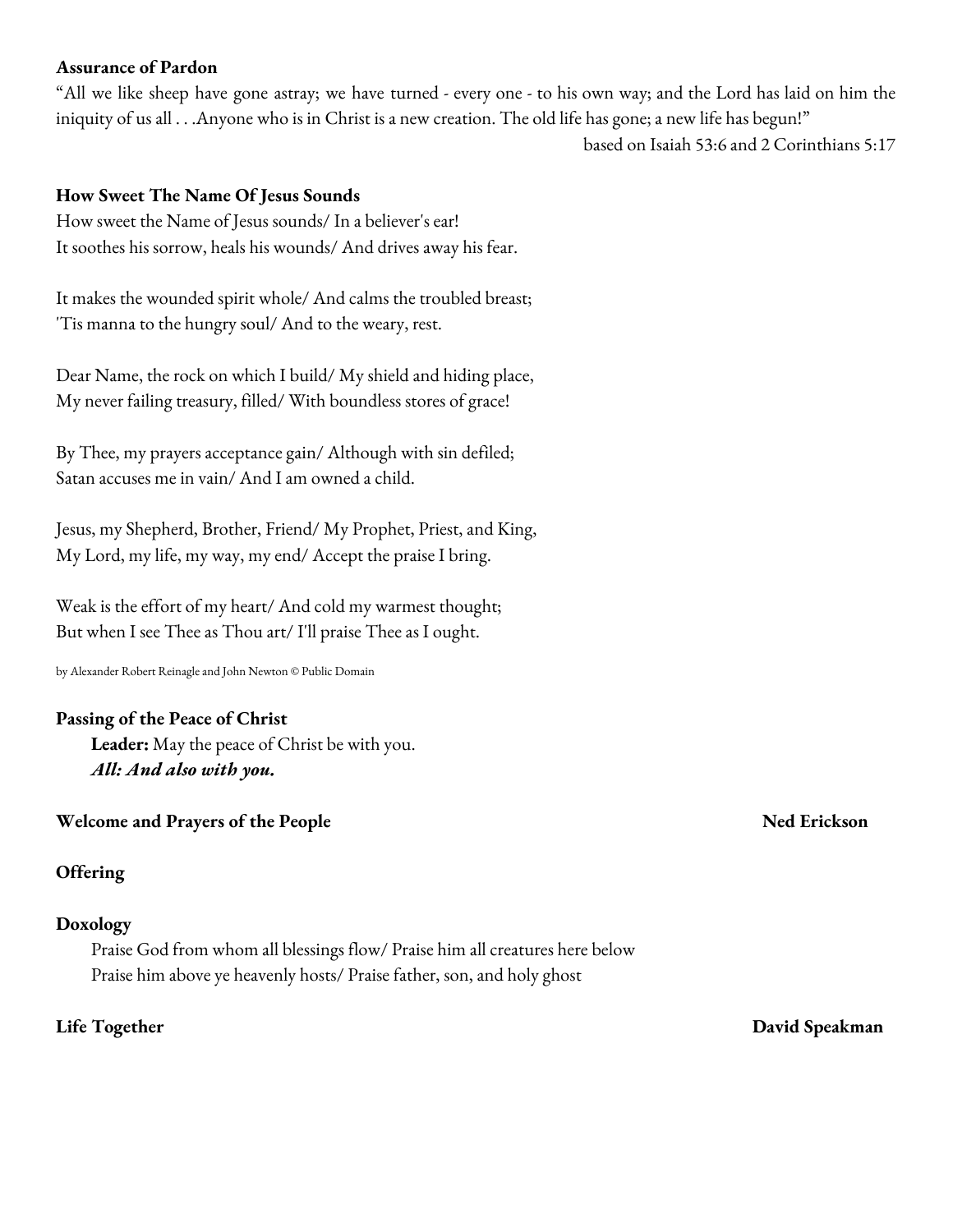### **ATTENDING TO GOD'S WORD**

#### **"Learning to See"" David Speakman**

 $36$  One of the Pharisees asked him to eat with him, and he went into the Pharisee's house and reclined at table.  $37$  And behold, a woman of the city, who was a sinner, when she learned that he was reclining at table in the Pharisee's house, brought an alabaster flask of ointment, <sup>38</sup> and standing behind him at his feet, weeping, she began to wet his feet with her tears and wiped them with the hair of her head and kissed his feet and anointed them with the ointment. <sup>39</sup> Now when the Pharisee who had invited him saw this, he said to himself, "If this man were a prophet, he would have known who and what sort of woman this is who is touching him, for she is a sinner." <sup>40</sup> And Jesus answering said to him, "Simon, I have something to say to you." And he answered, "Say it, Teacher."

 $41$  "A certain moneylender had two debtors. One owed five hundred denarii, and the other fifty.  $42$  When they could not pay, he cancelled the debt of both. Now which of them will love him more?" <sup>43</sup> Simon answered, "The one, I suppose, for whom he cancelled the larger debt." And he said to him, "You have judged rightly." <sup>44</sup> Then turning toward the woman he said to Simon, "Do you see this woman? I entered your house; you gave me no water for my feet, but she has wet my feet with her tears and wiped them with her hair. <sup>45</sup> You gave me no kiss, but from the time I came in she has not ceased to kiss my feet. <sup>46</sup> You did not anoint my head with oil, but she has anointed my feet with ointment. <sup>47</sup> Therefore I tell you, her sins, which are many, are forgiven—for she loved much. But he who is forgiven little, loves little." <sup>48</sup> And he said to her, "Your sins are forgiven." <sup>49</sup> Then those who were at table with him began to say among themselves, "Who is this, who even forgives sins?" <sup>50</sup> And he said to the woman, "Your faith has saved you; go in peace."

Luke 7:36-50

Leader: This is the Word of God for the people of God. *All: Thanks be to God*

#### **The Lord's Supper**

Leader: The Lord be with you. *All: And also with you.* Leader: Lift up your hearts. *All: We lift them up to the Lord.* Leader: Let us give thanks to the Lord our God. *All: It is right to give Him thanks and praise.* Leader: Therefore let us proclaim the mystery of the faith. *All: Christ has died, Christ is risen, Christ will come again.*

#### **Lord's Supper Instructions**

- We invite those seated furthest away from the pulpit to come to the table first. An usher will tell you when to come.
- Households may approach together. We ask that each household practice physical distancing when awaiting their turn.
- Communicants will cup their hands, ready to receive the bread.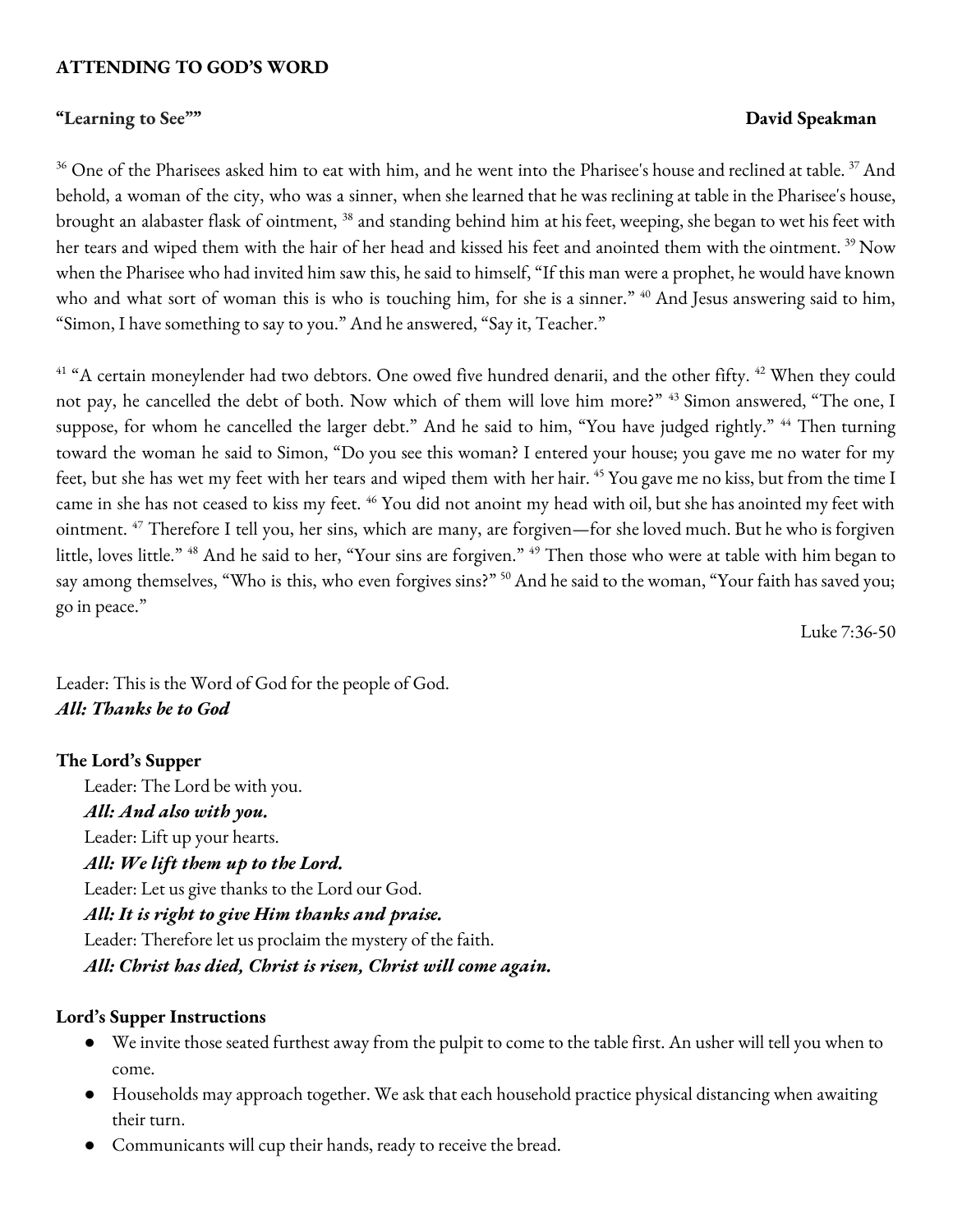- Another server will make a cup available for each communicant to pick up. Wine is the darker liquid and grape juice is the lighter liquid.
- Young children who have made a profession of faith may partake in the Lord's Supper when they have met with and been approved by the Session.

# **ENGAGING GOD'S WORLD**

# **When I Survey The Wondrous Cross**

When I survey the wondrous cross/ On which the Prince of glory died My richest gain I count but loss/ And pour contempt on all my pride

Forbid it Lord that I should boast/ Save in the death of Christ my God All the vain things that charm me most/ I sacrifice them to His blood

See from His head His hands His feet/ Sorrow and love flow mingled down Did ever such love and sorrow meet/ Or thorns compose so rich a crown

Were the whole realm of nature mine/ That were an offering far too small Love so amazing so divine/ Demands my soul my life my all

by Lowell Mason and Isaac Watts © Public Domain

# **Benediction**

"The Lord bless you and keep you; The Lord make his face to shine upon you and be gracious to you; The Lord lift up his countenance upon you and give you peace."

Numbers 6: 24-26

# **ADDITIONAL PRAYERS AND MEDITATIONS**

# **Prayer for Those Struggling with Sin**

Lord Jesus, grant that I may see in you the fulfillment of all my needs and may turn from every false satisfaction to feed on you, the true and living bread. Enable me to lay aside the sin that clings so closely, and run with perseverance the race set before me, looking to you, the author and perfecter of my faith. Amen.

# **Prayer for Those Searching for the Truth**

Jesus, you claim to be the way, the truth, and the life. Grant that I might be undaunted by the cost of following you as I consider the reasons for doing so. If what you claim is true, please guide me, teach me, and open to me the reality of who you are. Give me an understanding of you that is coherent, convincing, and that leads to the life that you promise. Amen.